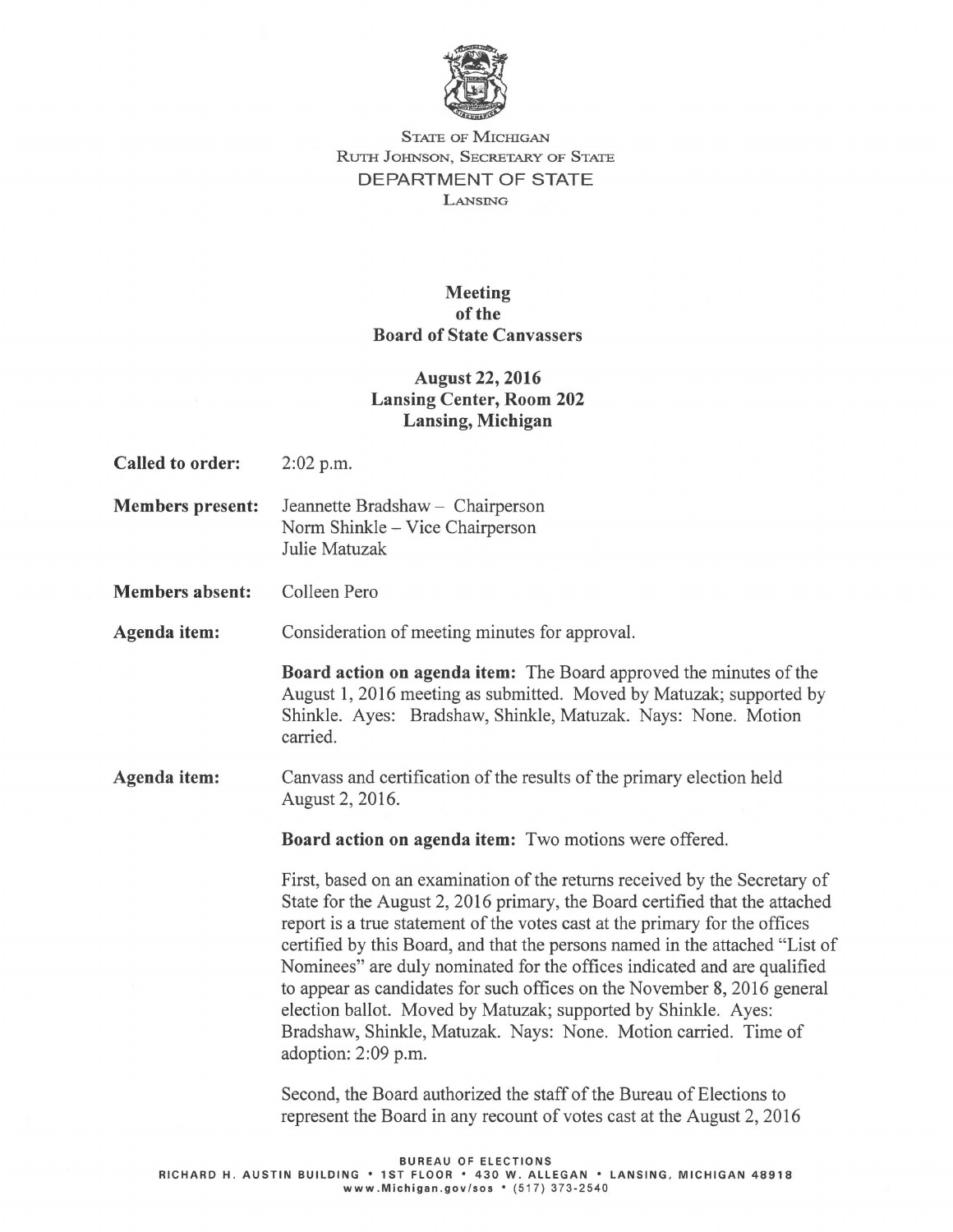|              | primary election. Moved by Matuzak; supported by Shinkle. Ayes:<br>Bradshaw, Shinkle, Matuzak. Nays: None. Motion carried.                                                                                                                                                                                                                                                                                                                                                |
|--------------|---------------------------------------------------------------------------------------------------------------------------------------------------------------------------------------------------------------------------------------------------------------------------------------------------------------------------------------------------------------------------------------------------------------------------------------------------------------------------|
| Agenda item: | Recording the results of the special primary election held August 2, 2016<br>for the office of State Senator, 4 <sup>th</sup> District.                                                                                                                                                                                                                                                                                                                                   |
|              | <b>Board action on agenda item:</b> The Board recorded the results of the<br>August 2, 2016 special primary election for the office of State Senator, 4 <sup>th</sup><br>District as certified by the Wayne County Board of Canvassers on August<br>16, 2016. Moved by Matuzak; supported by Shinkle. Ayes: Bradshaw,<br>Shinkle, Matuzak. Nays: None. Motion carried.                                                                                                    |
| Agenda item: | Recording the results of the special primary election held August 2, 2016<br>for the office of State Representative, 28 <sup>th</sup> District.                                                                                                                                                                                                                                                                                                                           |
|              | Board action on agenda item: The Board recorded the results of the<br>August 2, 2016 special primary election for the office of State<br>Representative, 28 <sup>th</sup> District as certified by the Macomb County Board of<br>Canvassers on August 10, 2016. Moved by Shinkle; supported by<br>Matuzak. Ayes: Bradshaw, Shinkle, Matuzak. Nays: None. Motion<br>carried.                                                                                               |
| Agenda item: | Canvass and certification of the August 2, 2016 special election for the<br>South Macomb Oakland Regional Services Authority. (Election must be<br>canvassed and certified by the Board of State Canvassers pursuant to MCL<br>124.612.                                                                                                                                                                                                                                   |
|              | Board action on agenda item: Based on an examination of the returns<br>received by the Secretary of State for the August 2, 2016 special election,<br>the Board certified that the attached report is a true statement of the votes<br>cast at the special election for the South Macomb Oakland Regional<br>Services Authority proposal. Moved by Matuzak; supported by Shinkle.<br>Ayes: Bradshaw, Shinkle, Matuzak. Nays: None. Motion carried.                        |
| Agenda item: | Consideration of the new political party petition filed by the Working<br>Class Party, P.O. Box 2033, Detroit, Michigan 48202.                                                                                                                                                                                                                                                                                                                                            |
|              | <b>Board action on agenda item:</b> The Board accepted the staff<br>recommendation and determined that the new political party petition filed<br>by the Working Class Party is sufficient. Moved by Shinkle; supported by<br>Matuzak. Ayes: Bradshaw, Shinkle, Matuzak. Nays: None. Motion<br>carried.                                                                                                                                                                    |
| Agenda item: | Report on review of the qualifying petition filed with the Secretary of<br>State for the November 8, 2016 general election.                                                                                                                                                                                                                                                                                                                                               |
|              | <b>Board action on agenda item:</b> The Board determined that the qualifying<br>petition filed by Kerry Bentivolio was sufficient and certified his name for<br>placement on the November 8, 2016 general election ballot as a candidate<br>without political party affiliation for the office of U.S. Representative in<br>Congress, 11 <sup>th</sup> District. Moved by Shinkle; supported by Matuzak. Ayes:<br>Bradshaw, Shinkle, Matuzak. Nays: None. Motion carried. |